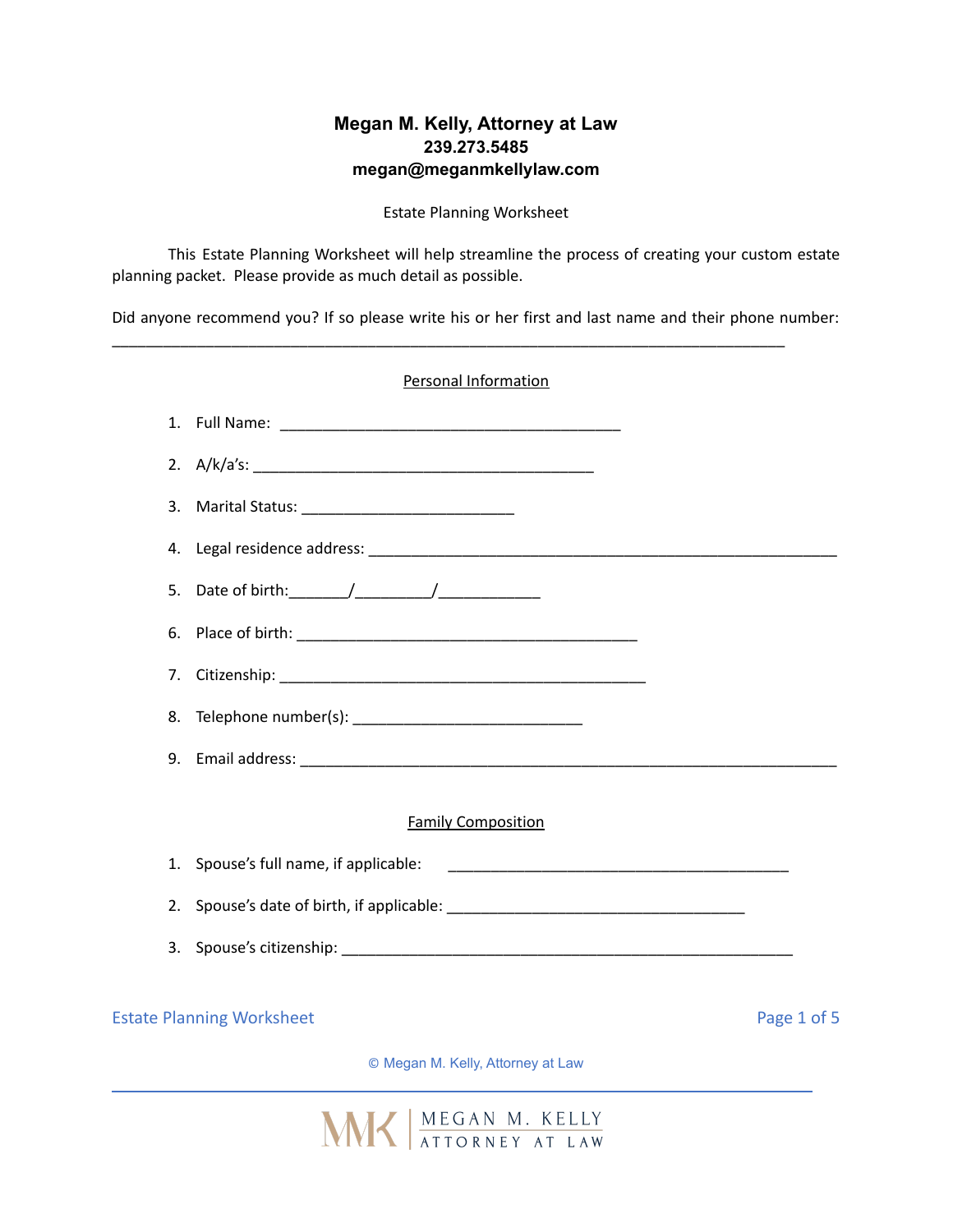4. Children's full names and birthdates:

| 5. | Other dependents: National Contract of the Contract of the Contract of the Contract of the Contract of the Contract of the Contract of the Contract of the Contract of the Contract of the Contract of the Contract of the Con |
|----|--------------------------------------------------------------------------------------------------------------------------------------------------------------------------------------------------------------------------------|
| 6. | Are you or your spouse a veteran? yes or<br>no                                                                                                                                                                                 |
| 7. | Do you have a will?                                                                                                                                                                                                            |
|    |                                                                                                                                                                                                                                |
| 8. | Do you have a trust?<br>yes or<br>no                                                                                                                                                                                           |
| 9. | Do you have a cemetery plot or any contract for cremation or burial?                                                                                                                                                           |
|    | yes<br>or<br>no                                                                                                                                                                                                                |

\_\_\_\_\_\_\_\_\_\_\_\_\_\_\_\_\_\_\_\_\_\_\_\_\_\_\_\_\_\_\_\_\_\_\_\_\_\_\_\_\_\_\_\_\_\_\_\_\_\_\_\_\_\_\_\_\_\_\_\_\_\_\_\_\_\_\_\_\_\_\_\_

## Personal Financial Inventory

A. Assets:

|                                               | <b>DESCRIPTION</b> | HOW TITLES/<br><b>DESIGNATED BEN.</b> | APPROX. VALUE |
|-----------------------------------------------|--------------------|---------------------------------------|---------------|
| CD'S/BANK ACC/CASH                            |                    |                                       |               |
| REAL ESTATE (NOTE<br>DATE OF PURCHASE)        |                    |                                       |               |
| VEHICLES (CARS, BOATS,<br>ETC.                |                    |                                       |               |
| OTHER ACCOUNTS<br>(RETIREMENT/INVESTM<br>ENT) |                    |                                       |               |

Estate Planning Worksheet **Page 2 of 5** and 2 of 5

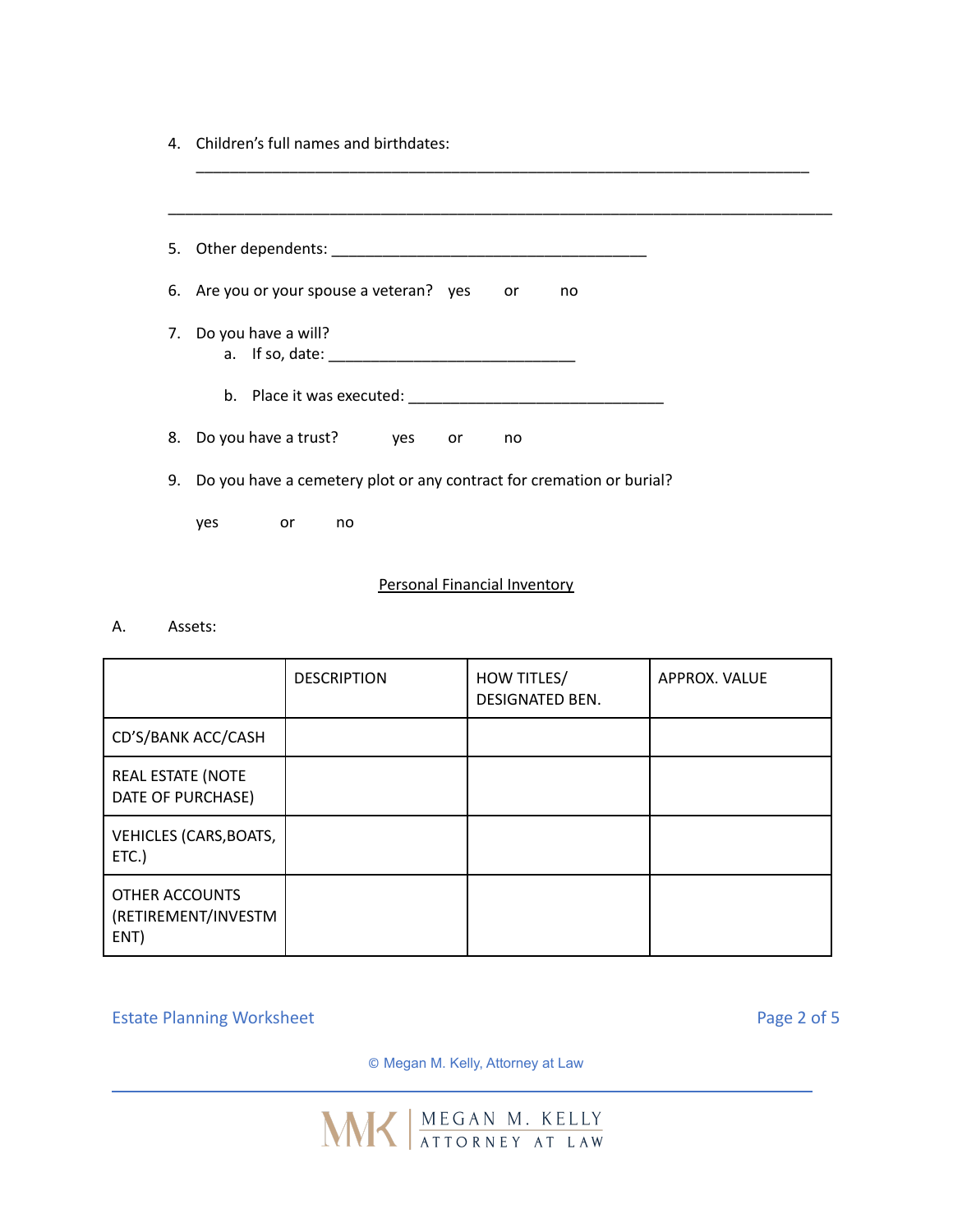| <b>ANNUITIES</b>                                                                      |  |  |
|---------------------------------------------------------------------------------------|--|--|
| STOCKS, BONDS,<br><b>MUTUAL FUNDS</b>                                                 |  |  |
| <b>EMPLOYEE BENEFITS</b>                                                              |  |  |
| LIFE INSURANCE<br><b>POLICIES</b>                                                     |  |  |
| PERSONAL PROPERTY                                                                     |  |  |
| <b>BUSINESS PROPERTY</b>                                                              |  |  |
| DEBTS DUE TO YOU                                                                      |  |  |
| ANY OTHERS ITEMS IN<br>WHICH YOU MAY OWN<br><b>INTEREST</b>                           |  |  |
| <b>DEBTS/LIABILITIES (</b><br>MORTGAGES, OTHER<br>LOANS, AND CREDIT<br>CARD ACCOUNTS) |  |  |
|                                                                                       |  |  |
|                                                                                       |  |  |

If you would prefer your estate planning to involve coordination with your personal Financial Planner/Advisor, provide their contact information as well as a signature granting permission to contact them.

| Name         |     |
|--------------|-----|
| Phone number |     |
| Email        | Sig |

Email\_\_\_\_\_\_\_\_\_\_\_\_\_\_\_\_\_\_\_\_\_\_\_ Signature\_\_\_\_\_\_\_\_\_\_\_\_\_\_\_\_\_\_\_\_\_\_\_\_\_ Date\_\_\_\_\_\_

Estate Planning Worksheet **Page 3 of 5** and 2 and 2 and 2 and 2 and 2 and 2 and 2 and 2 and 2 and 2 and 2 and 2 and 2 and 2 and 2 and 2 and 2 and 2 and 2 and 2 and 2 and 2 and 2 and 2 and 2 and 2 and 2 and 2 and 2 and 2 an

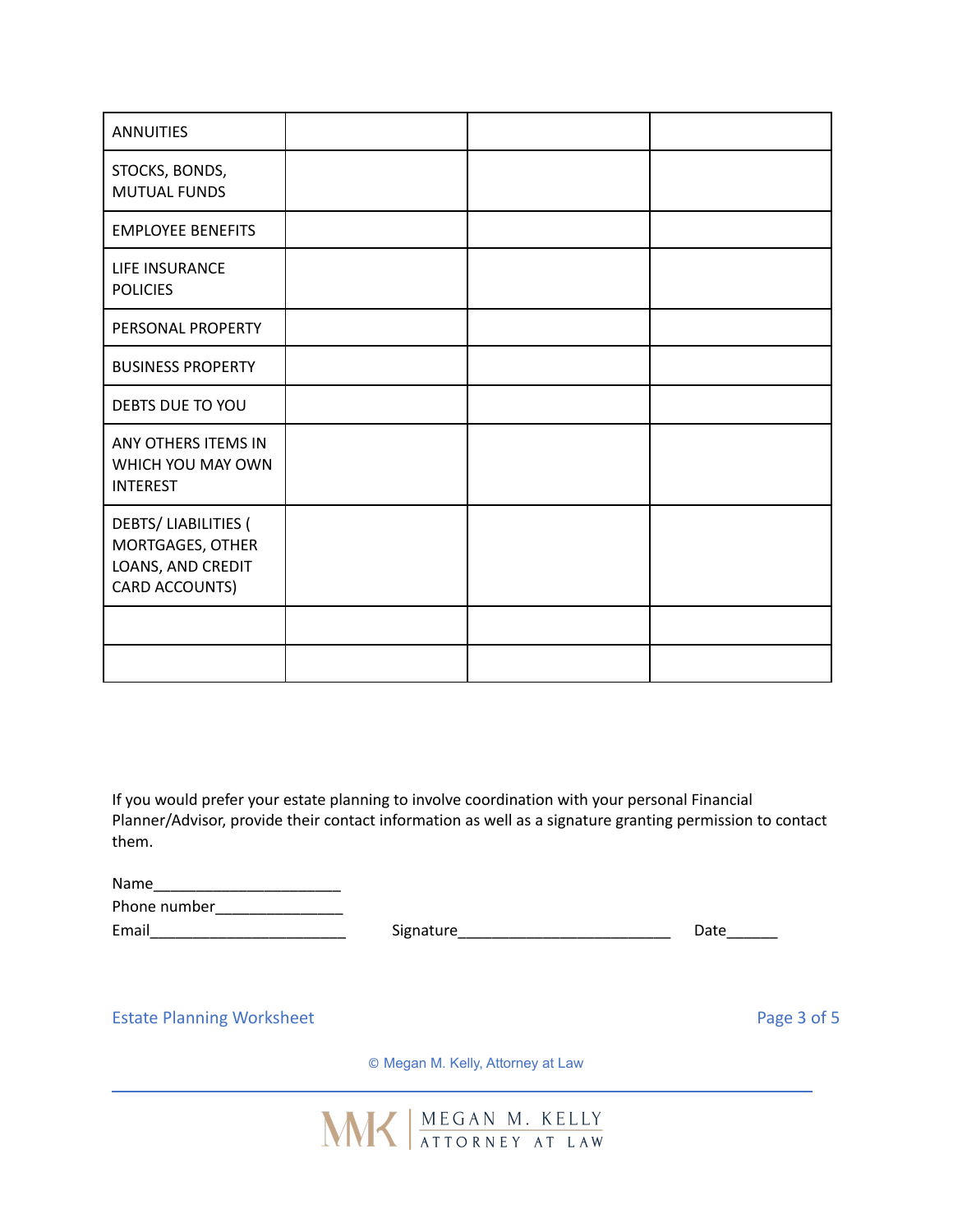## **Nominations**

Consider who you would name to serve in the following capacities (list full names, relationship to you, addresses and phone numbers):

|           | A. Executor/Personal Representative:                                              |             |
|-----------|-----------------------------------------------------------------------------------|-------------|
| <b>B.</b> | Trustee:                                                                          |             |
|           | C. Attorney in Fact:                                                              |             |
|           | D. Health Care Surrogate:                                                         |             |
| E.        | <b>Guardian for Minor Children:</b>                                               |             |
|           | <b>Advance Directive Considerations</b><br>What does quality of life mean to you? |             |
|           |                                                                                   |             |
|           | <b>Estate Planning Worksheet</b>                                                  | Page 4 of 5 |